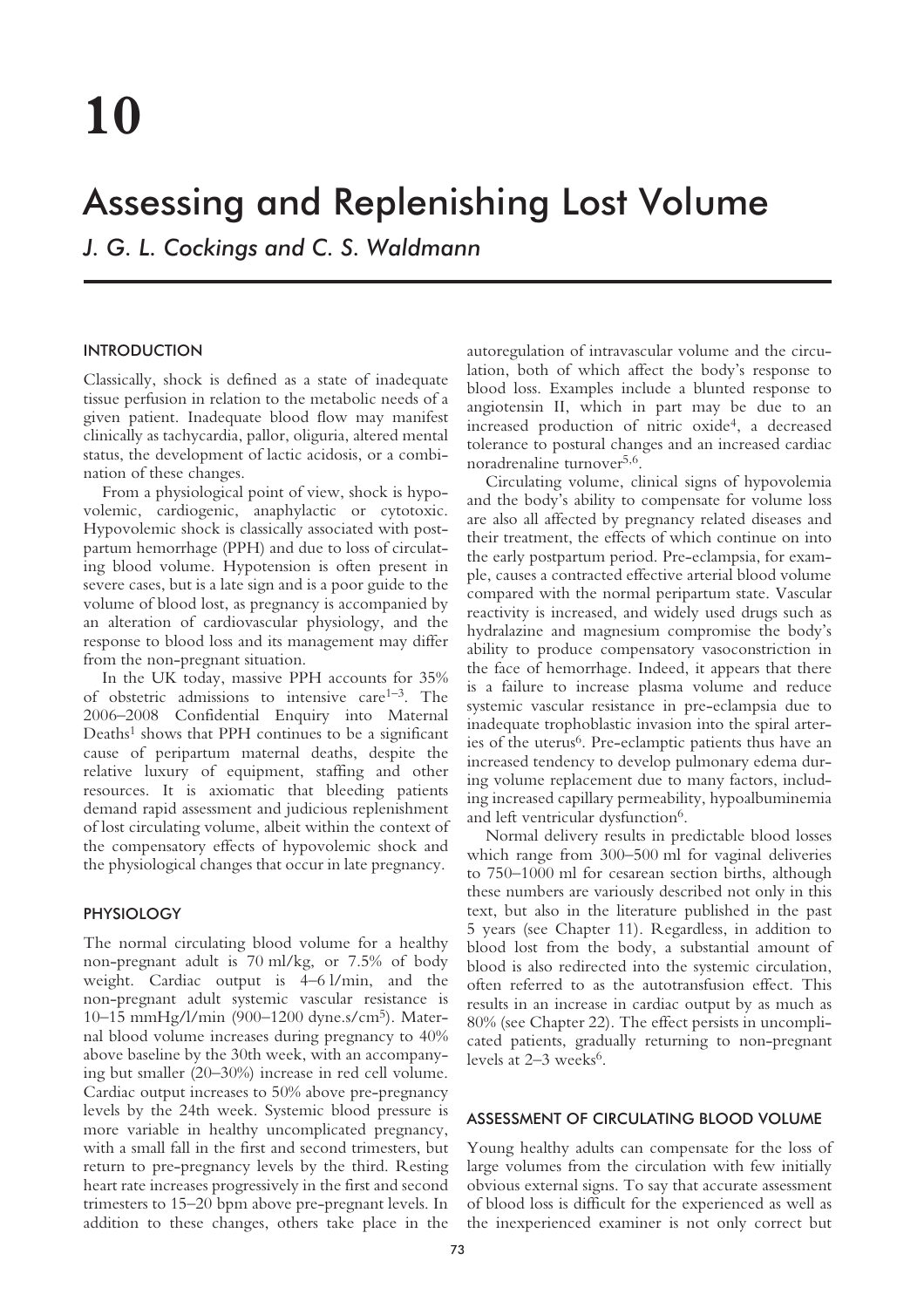also represents an important theme that is re-echoed in numerous chapters of this book.

In cases of hemorrhage, symptoms often precede signs. These include unexplained anxiety and restlessness, the feeling of breathlessness (with or without an increased respiratory rate), and a sensation of being cold or generally unwell. For healthy, non-pregnant adults, hypovolemia and associated signs can be divided into four stages (Table 1). These range from the largely undetectable stage 1 with less than 15% loss of volume, to the severe life-threatening stage 4 when more than 40% has been lost. Unfortunately, comparable tables for early and late pregnancy and the immediate postpartum period have not been compiled, but the signs follow a similar pattern.

As helpful as such tables may be, the most important clinical principle in the treatment of PPH is early recognition and prompt correction of lost circulating volume, together with simultaneous medical and/or surgical intervention to prevent further loss. Early recognition of life-threatening physiological derangements can be improved by the use of early-warning scoring systems.

Recording physiological observations at regular intervals has long been routine practice in hospitals. Early-warning scores derived from simple routine physiological recordings can identify those patients with greater risk of critical illness and mortality. In recognition of the normal physiological changes in pregnancy, specialized scores have been developed for use in the obstetric population. These Modified Early Obstetric Warning Scores (MEOWS) are increasingly used in obstetric units throughout the UK and other jurisdictions. Their real value is that they can flag the early but sometimes subtle signs of concealed and largely compensated hemorrhage in the early postpartum patient. These scores use the physiological parameters most likely to detect impending lifethreatening compromise. They are based on simple physiological observations which do not demand special skills, thus allowing them to be used across all health care systems, rich or poor. The variables usually comprise respiratory rate, heart rate, systolic blood pressure, temperature and mental awareness, each being assigned a weighted score while the total score is the sum of these. Such systems are reproducible and effective at predicting the likelihood of progression to

critical illness. They also are well suited to the early detection of the often subtle signs of unappreciated blood loss. Their use allows a trigger value for ward staff to call for assistance from intensive care or other senior staff. An example of an early warning score for the obstetric population used in the UK is given in Table 2.

Once the possibility of intravascular depletion has been raised, a prompt clinical assessment is urgent, as the clinical condition of the patient can change rapidly. Clinical assessment, in association with non-invasive and invasive monitoring where appropriate, must be made by senior clinicians (if available), with special attention to repeated assessment at frequent intervals to detect the problem as early as possible. If senior clinicians are not available, they should be notified as described in the protocols in Chapters 40 and 41.

Clinical examination is performed simultaneously with incident-related history taking. This history may elicit obvious features associated with shock such as overt blood loss and pain, but may also elicit more subtle features such as general malaise, anxiety and restlessness, a poorly defined sense of doom and breathlessness. Physical examination is directed to the fundamental areas of vital function, the conscious state and airway protection, the adequacy of respiratory function, oxygenation and circulation. In particular, the following should be assessed and documented:

- (1) Early stages of shock are associated with restlessness and agitation, sometimes with a heightened sense of thirst, but these progress to drowsiness when around 30% of blood volume is lost. Loss of consciousness is a very late sign, with significant risk of imminent death.
- (2) Tachypnea is an early sign, partly driven initially by the anxiety, but is an independent sign, and the respiratory rate increases with progressive blood loss and will usually exceed 20 breaths/min when 30% of blood volume is lost.
- (3) Oxygenation becomes harder to assess clinically as peripheral pallor becomes more marked, and the pulse oximeter becomes less reliable as peripheral perfusion becomes weaker.
- (4) A fall in the jugular venous pressure occurs reasonably early, but is partly compensated for by a

| Table 1 |  | Stages of shock |
|---------|--|-----------------|
|---------|--|-----------------|

| Classification             | Stage 1            | Stage 2              | Stage 3                | Stage 4                         |
|----------------------------|--------------------|----------------------|------------------------|---------------------------------|
| Blood loss (% volume lost) | $10 - 15$          | $15 - 30$            | $30 - 40$              | >40                             |
| Conscious state            | Alert, mild thirst | Anxious and restless | Agitated or confused   | Drowsy, confused or unconscious |
| Respiratory rate           | Normal             | Mildly elevated      | Raised                 | Raised                          |
| Complexion                 | Normal             | Pale                 | Pale                   | Marked pallor or gray           |
| Extremities                | Normal             | Cool                 | Pale and cool          | Cold                            |
| Capillary refill           | Normal             | Slow (>2 s)          | Slow (>2 s)            | Minimal or absent               |
| Pulse rate                 | Normal             | Normal               | Elevated               | Fast but thready                |
| Systolic blood pressure    | Normal             | Normal               | Normal or slightly low | Hypotensive                     |
| Urine output               | Normal             | Reduced              | Reduced                | Oligoanuric                     |

Modified from Baskett, 19907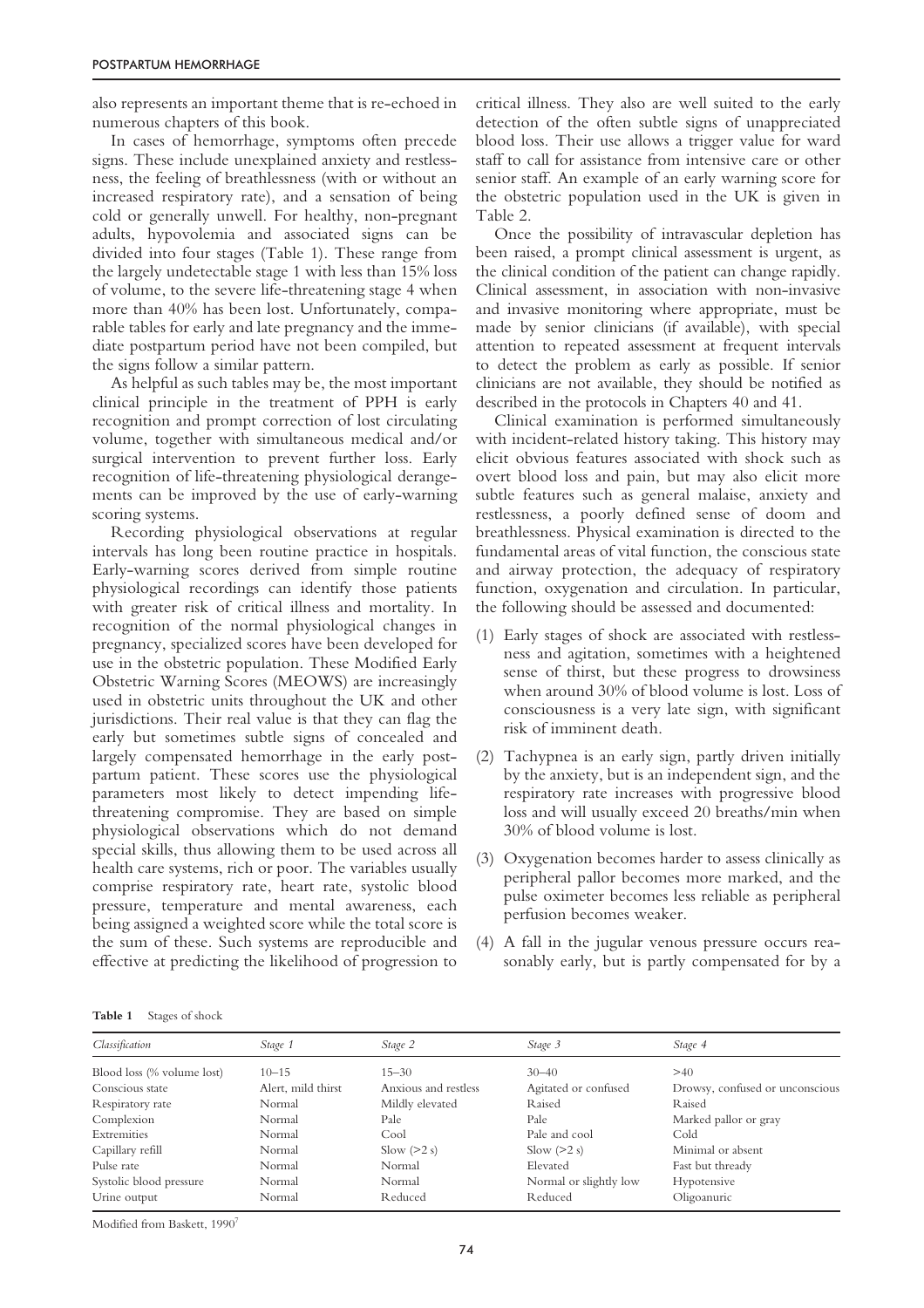**Table 2** Modified early obstetric warning score. Reproduced with permission by Dr R. Jones, Consultant Anaesthetist, Royal Berkshire Hospital, I IK

|                                 |              | Score                        |                             |                             |             |             |      |
|---------------------------------|--------------|------------------------------|-----------------------------|-----------------------------|-------------|-------------|------|
|                                 |              | 2                            |                             | $\theta$                    |             | 2           |      |
| Respiratory rate (bpm)          |              | < 8                          |                             | $9 - 18$                    | $19 - 25$   | $26 - 30$   | >30  |
| Pulse rate (bpm)                |              | $<$ 40                       | $40 - 50$                   | $51 - 100$                  | $101 - 110$ | $111 - 129$ | >129 |
| Systolic blood pressure (mmHg)  | <70          | $71 - 80$                    | $81 - 100$                  | $101 - 164$                 | $165 - 200$ | >200        |      |
| Diastolic blood pressure (mmHg) |              |                              |                             | < 95                        | $95 - 104$  | >105        |      |
| Conscious level                 | Unresponsive | Responds to pain             | Responds to voice           | Alert                       | Irritated   |             |      |
| Urine hourly (ml/h) or in 24 h  | $\Omega$     | $30$<br>$(< 720 \text{ ml})$ | $<$ 45<br>$($ < 1000 ml $)$ | >45<br>$(>1000 \text{ ml})$ |             |             |      |

*Final score = sum of individual scores at any one time*

Action:

Score 0 or 1 Repeat observations when appropriate for clinical scenario

Score 2 Inform midwife in charge, repeat in 15 min

Score 3 Inform midwife in charge, obstetric registrar and duty anesthetist

Score ≥4 As above but the consultant obstetrician should be informed

Consider informing duty consultant anesthetist and intensive care team\*

\*The timing of involvement of the most senior obstetrician and anesthetist, as well as the timing of intensive care involvement will be highly dependent on the staffing structure, seniority and operating principles in the particular institution. Each institution, if introducing an Early Warning Score system, should define the callout thresholds appropriate for their own particular organizational structure

reduction in venous capacitance. However, the jugular veins can be hard to visualize reliably in postpartum women.

- (5) A more reliable indication of hypovolemia from the central venous pressure is the poor increase observed following volume administration.
- (6) The pulse rate increases after around 15–20% of blood volume has been lost, but this sign can be unreliable as a sinus tachycardia is physiological in late pregnancy and in the early postpartum period.
- (7) Capillary refill is slowed after 15% of blood volume is lost and is almost completely absent when 40% of volume is lost.
- (8) Blood pressure is well maintained, despite a falling cardiac output and tissue perfusion, until over 30–40% of circulating volume is lost.

### MANAGEMENT

When the compensating mechanisms directed toward maintaining the blood pressure are exhausted, pressure readings fall dramatically. At this point, shock is advanced and the risk of imminent death is significant. If the patient is under competent medical care, however, by this same point in time, the significant blood loss will have been recognized, volume and, in the majority of instances, blood replacement begun via large-bore peripheral access and medical therapies and surgical intervention organized. Clinical signs alone, even by experienced clinicians, are often unreliable in estimating the volume deficit and the degree of shock when well compensated. Therefore, other methods to assess more accurately volume status and circulatory adequacy must be used to aid clinical assessment.

The first and simplest of these is invasive measurement of central venous pressure. A central venous catheter can be placed in any central vein, but it should be remembered that, once the patient is in actual hypovolemia, identification of a central vein may be difficult without the use of ultrasound. The internal jugular vein is the preferred site in this situation, as the femoral vein is relatively inaccessible, and the subclavian route may have a higher risk of complications in late pregnancy and the early postpartum period, especially if inserted under urgent conditions.

The National Institute for Clinical Excellence (NICE) suggests that cannulation of central veins using two-dimensional ultrasound imaging is the preferred method, with the evidence strongest for the internal jugular route<sup>8</sup>. In the healthy, non-pregnant adult, the systemic venous capacity is 3–4 liters, or 75% of circulating volume. If the tone of the venous capacitance vessels did not change as volume was lost from the circulation, the central venous pressure would fall quickly and early, with early compromise of the cardiac output. However, as blood volume is lost, the tone in these venous capacitance vessels increases, moving blood centrally, and maintaining central venous pressure.

Confusion surrounding the concept of venous return can be dispelled if it is thought of in terms of right atrial pressure rather than an increased flow of blood to the right atrium. As blood is lost, the volume in the venous capacitance vessels is reduced and the tone in these vessels increases. The central venous pressure falls progressively, but to a lesser degree due to the compensatory increase in this venous tone. Figure 1 shows the relationship between venous capacitance and central venous pressure during acute blood loss and immediate replacement. As blood is lost from the circulation, the patient follows the line A to B (Figure 1). The central venous pressure falls slowly at first, then more steeply as the extent of blood loss increases. As volume is returned to the circulation, the patient will follow first the line B to C and then C to D, rather than simply returning from B to A. This is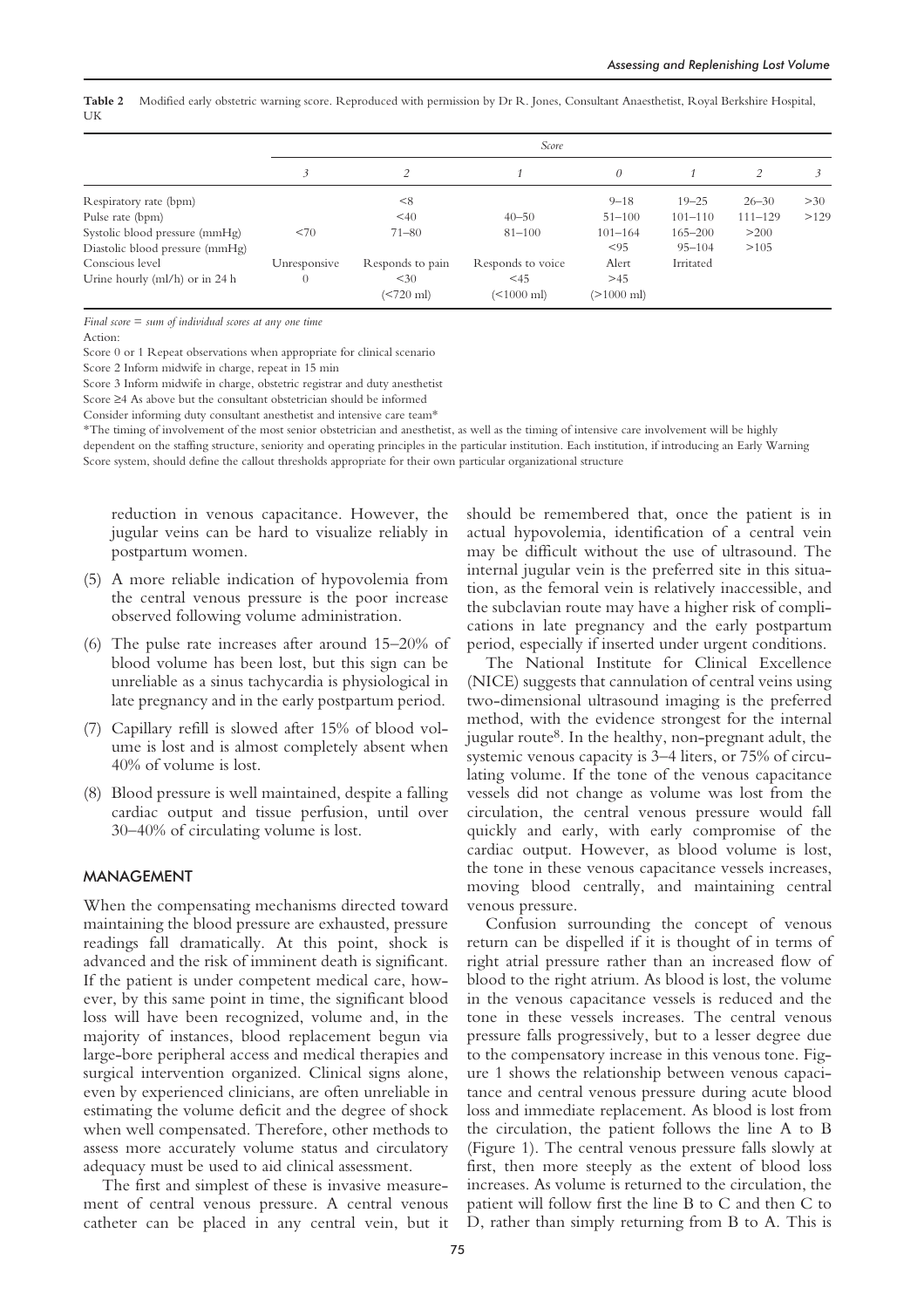

Figure 1 Central venous pressure and venous capacitance during blood loss and replacement. Modified from Bradley, 19779

due to a number of factors and is addressed in a later section in this chapter.

The ability to palpate a peripheral pulse is a good sign, but correlates poorly to any specific arterial pressure. Loss of peripheral pulses is a late preterminal sign of hypovolemic shock. Arterial pressure is most simply measured using a sphygmomanometer. This is familiar to all clinicians and uses a Riva Rocci cuff placed around the upper arm. The correct size of cuff must be chosen, however, because if the arm is too large for the chosen cuff, the estimated reading will be falsely high.

Frequently, arterial blood pressure is measured non-invasively by means of an automated version of this technique. Unfortunately, such methods become inaccurate and unreliable when the blood pressure deviates significantly from normal, especially in times of poor peripheral perfusion and hypotension<sup>10</sup>, which are the very conditions seen in marked hypovolemia due to PPH. Automated non-invasive blood pressure devices tend to over-estimate hypotension and underestimate hypertension. They can repeatedly cycle in an attempt to measure when marked hypotension is present, which can delay its early recognition. Finally, they can sometimes give a totally erroneous reading suggesting an adequate blood pressure when, in reality, the blood pressure is absent or unmeasurable due to marked hypovolemic shock, thereby giving a false sense of security<sup>10</sup>.

The most reliable method of arterial blood pressure measurement under abnormal or rapidly changing conditions is by means of an intra-arterial cannula and direct measurement via a transducer. This method has the added advantage of providing easy access for blood samples for arterial blood gas analysis and other blood tests. Although such systems commonly use heparinized saline, the use of heparin is unnecessary<sup>11</sup>, and the use of plain saline allows samples to be taken for coagulation tests without fear of contamination and erroneous results.

Hemoglobin estimates indicate the concentration of hemoglobin in the sample. The simplicity of this statement only reinforces the point that the concentration of hemoglobin following acute blood loss reflects either medical intervention or the patient's compensation to blood loss. Acute blood loss alone will not change the concentration of hemoglobin in the blood left in the system. The concentration is reduced only when the lost volume is replaced by internal fluid shifts or external fluids are added to the system that are low in hemoglobin. If left untreated, however, acute blood loss results in a fall in hemoglobin concentration after about 4–6 h due to internal compensatory fluid shifts. In contrast, intravenous administration of fluid will dilute the hemoglobin more quickly.

Further information regarding the status of the circulation can be gained by more invasive or complex techniques. These include the pulmonary artery catheter, pulse contour analysis and the esophageal Doppler technique. The measurement of cardiac output by means of the thermodilution technique using a pulmonary artery catheter was first described by Bradley and Branthwaite in 196812 and subsequently popularized by Swann, Ganz and co-workers<sup>13</sup>. Despite being the gold standard for invasive assessment of cardiac output and left atrial pressure for several decades, some evidence suggests that the risks of this technique may outweigh its benefits in many circumstances<sup>14</sup>. The benefit of the pulmonary artery catheter is that it provides reliable measurements even in the face of changing body position and is equally effective in the awake, conscious patient as well as the sedated or anesthetized patient receiving artificial ventilation. The risks include those associated with the insertion of a large-bore cannula into a central vein, which is higher risk in the volume-depleted patient suffering massive blood loss, even with the aid of the two-dimensional ultrasound technique. Risks also relate to infection, cardiac arrhythmias, pulmonary artery damage and lung injury. To date, experience with the pulmonary artery catheter in the obstetric population<sup>15</sup> has been in patients with pre-eclampsia and eclampsia rather than massive PPH.

Fortunately, pulse contour analysis is a realistic alternative to the pulmonary artery catheter<sup>16</sup>. This system requires only standard peripheral arterial and central venous cannulae. A common example of this technique uses cardiac output estimated initially and periodically thereafter by the lithium dilution technique (LiDCO Ltd., Cambridge, UK)<sup>17</sup>. The pressure waveform is analysed using this static cardiac output measurement as a reference to estimate a stroke volume. Changes to the pulse waveform and heart rate from this point are used to estimate stroke volume and cardiac output on a continuous display. Calibration is performed by periodic re-assessment of the cardiac output using the lithium dilution technique. Limitations relate to issues of non-linearity or aortic compliance, how closely the radial arterial pulse waveform resonance relates to the proximal aortic waveform and, therefore, stroke volume, the common problems of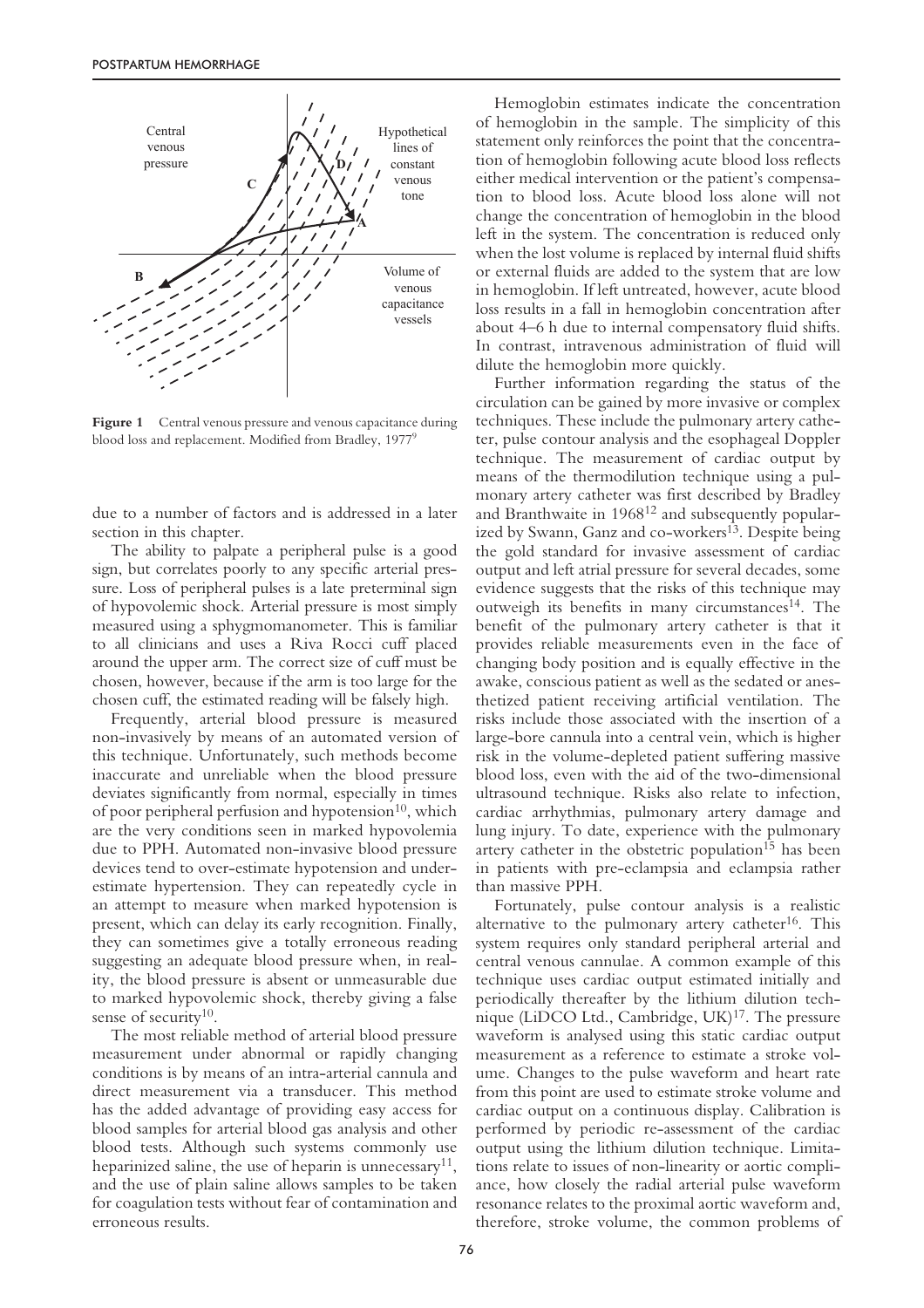damped arterial waveforms, drift between static measurements of cardiac output, and problems associated with poor transmission of pulse waves in severe arrhythmias<sup>18</sup>. Despite these concerns, this technique can provide a continuous idea of cardiac output, systemic blood pressure and vascular resistance in any patient with central venous and peripheral arterial access and is well suited for monitoring the postpartum patient who has undergone massive hemorrhage and is undergoing resuscitation. Other commercially available pulse contour analysis systems use alternative methods for measurement of the reference cardiac output. An example is the PiCCO system (Pulsion Medical Systems, Munich, Germany) which employs a transpulmonary thermodilution measurement from an axillary or femoral artery.

#### REPLENISHING LOST VOLUME

*[Editor's Note: This topic is under intense debate on an international basis. A thorough discussion is provided by Lockhart in Chapter 4 and Paidas in Chapter 6. L.G.K.]*

*Replacing lost circulating volume should commence as soon as significant bleeding is recognized and, ideally, before the signs of significant hypovolemia have developed*. Important initial measures are to simultaneously provide supplemental oxygen, ensure multiple large-bore peripheral intravenous access, undertake an initial rapid clinical assessment and summon senior members from anesthesia, intensive care, surgical and hematology departments for assistance when these individuals are available. Each institution should have a rapid response protocol in place for the management of massive hemorrhage and PPH in particular. This protocol should be familiar to all, easily accessible and followed (see Chapters 36 and 40).

The principal underlying aim of volume replacement during and following massive PPH is restoration and maintenance of tissue perfusion to all body organs in order to maintain cellular function and viability. Although the initial focus should be on restoration of the common clinical indicators of shock, the clinician must proceed further. Even if all conventionally used criteria resolve, shock may still be present on a cellular, tissue or organ basis19. Compensated shock is the term often used to describe the state where conventional hemodynamic parameters have been returned to normal, despite persisting occult tissue hypoperfusion, typically in the splanchnic bed. In spite of adequate volume replacement, patients may develop multiple organ dysfunction with its associated morbidity and mortality.

Replenishing the lost blood volume must take place simultaneously with control of the bleeding. *Medical and surgical attempts to control bleeding must not be delayed by prolonged volume resuscitation in the face of ongoing blood loss*. Volume resuscitation should be aimed at restoration of circulating blood volume as well as returning the oxygen-carrying capacity and hemostatic functions to an effective, albeit subnormal, level.

Initial volume replacement enhances right atrial filling and improves cardiac output. As shock develops with blood loss, venous tone increases as described above. Volume administration should be rapid, but titrated to the right atrial filling pressure. Initially, right atrial filling pressure may be restored by a smaller volume than that lost due to the reduced capacity in the venous capacitance vessels. Indeed, immediate rapid re-infusion of the entire volume lost may provoke fluid overload if the tone in the capacitance vessels did not decrease as rapidly. This can be appreciated from Figure 1; here, rapid volume replacement occurs along the line B to C. Central venous pressure rises despite the intravascular compartment remaining depleted. As the venous tone relaxes following resuscitation, further volume administration can occur with a central venous pressure falling toward normal as the volume in the venous capacitance becomes replete (line C to D). Thus, volume administration should be rapid but infused in discrete volume challenges, with the effect on the right atrial filling pressure, systemic blood pressure and other hemodynamic variables being monitored. Commonly, 250–500 ml of either a crystalloid or a colloid is administered over a period of 10–20 min as the urgency dictates and while blood is being obtained (a patient with life-threatening stage 4 shock will receive 2–3 liters more quickly, but, even then, the principles of monitoring the hemodynamic variables during the infusion of fluid remain). Simple measures of tissue underperfusion, which may persist after apparent restoration of global hemodynamics, include the base deficit and serum lactate. Efforts to measure and enhance tissue perfusion should continue until all such parameters return to normal. More specific measures to monitor tissue perfusion, including tissue oxygen tension devices<sup>20</sup> and gastric tonometry<sup>21</sup>, are not widely used.

The best fluid to use for volume expansion in hemorrhagic shock remains a matter of debate. Both crystalloid and colloid are effective, but each has advantages and disadvantages $22,23$  (Table 3).

One recent large study showed no difference in mortality in intensive care patients requiring volume expansion whether this expansion was made with saline or albumin<sup>24</sup>. Colloids expand the intravascular space preferentially, whereas crystalloids quickly become distributed throughout the extracellular space. Saline has the disadvantage of hyperchloremia, which causes a dilutional or hyperchloremic acidosis25,26. The use of crystalloids is not associated with anaphylaxis, whereas colloids such as the gelatins can produce severe life-threatening reactions, although this is less common with hydroxyethyl starch<sup>27</sup>. Crystalloids have minimal effect on coagulation other than a dilutional effect, although saline infusions may have a procoagulant effect<sup>28</sup>. Overall, crystalloids have a lower cost and lower incidence of side-effects, but the colloids have several theoretical advantages regarding tissue edema and oxygen delivery to the tissues. Despite intense debate and research interest, neither crystalloids nor colloids have been shown to be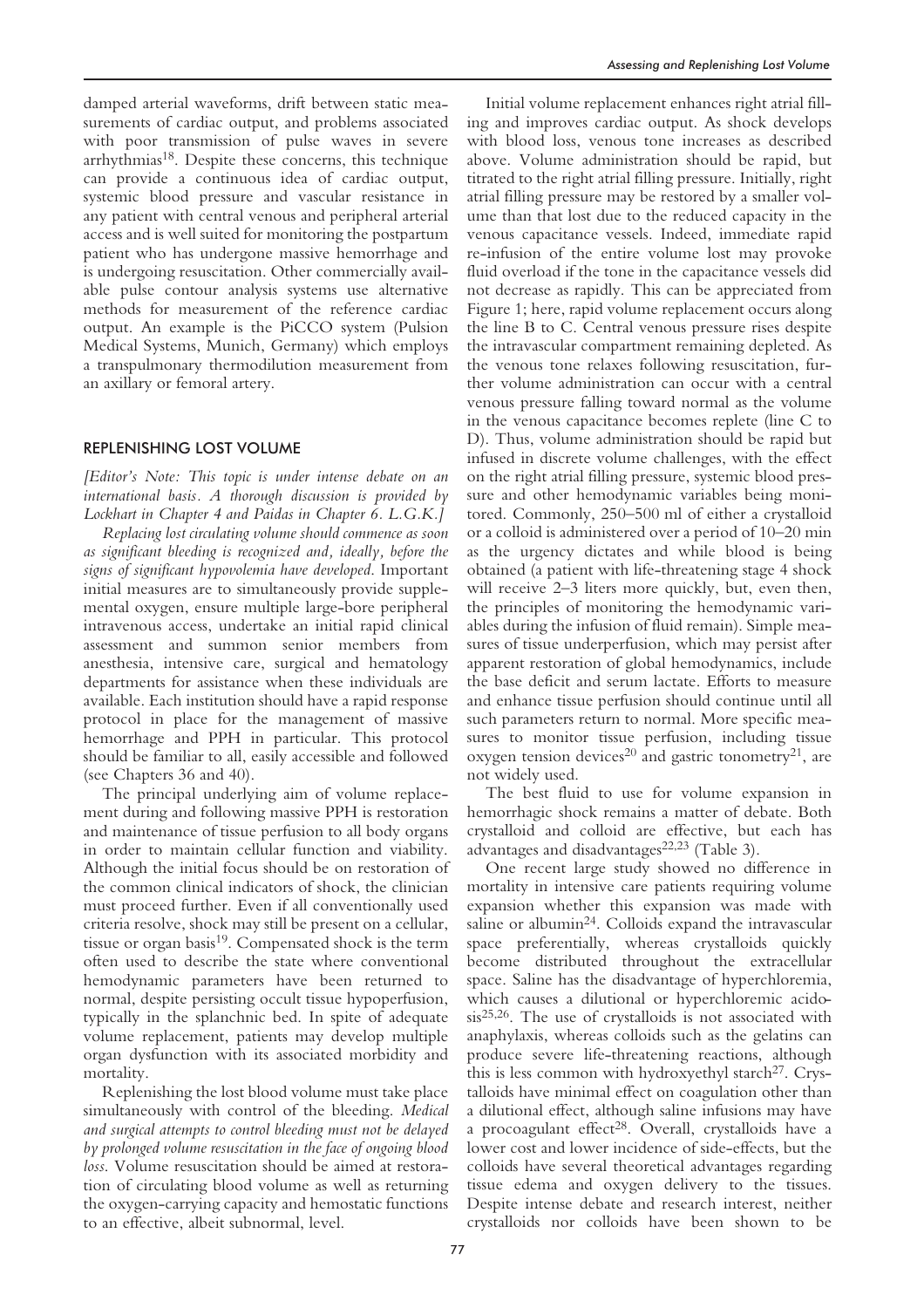#### POSTPARTUM HEMORRHAGE

**Table 3** Intravenous fluids

| Type of fluid       | Advantages                                                                                                                                                               | Disadvantages                                                                                                              |
|---------------------|--------------------------------------------------------------------------------------------------------------------------------------------------------------------------|----------------------------------------------------------------------------------------------------------------------------|
| Crystalloids        |                                                                                                                                                                          |                                                                                                                            |
| Saline              | Cheap; easily available; long history of use                                                                                                                             | Produces a hyperchloremic acidosis; small procoagulant effect                                                              |
| Hartmann's          | No risk of anaphylaxis; minimal direct effect on the base<br>deficit; easily available                                                                                   | Mildly hypotonic                                                                                                           |
| 5% Dextrose         | No place in acute expansion of the intravascular space                                                                                                                   | Hypotonic; no significant expansion of the vascular space; rapid<br>distribution to intracellular and extracellular spaces |
| Hypertonic saline   | Rapid expansion of the intravascular space in excess of the<br>volume infused; possible beneficial effects on red cell and<br>endothelial edema and capillary blood flow | Insufficient data; uncertainty regarding possible adverse effects<br>such as on the immune system                          |
| Colloids            |                                                                                                                                                                          |                                                                                                                            |
| Gelatins            | Largely remains in the intravascular space for 2–4 h                                                                                                                     | Risk of anaphylaxis; no clear survival advantage over<br>crystalloids                                                      |
| 4% Human albumin    | More physiological than gelatins; remains predominantly in<br>the intravascular space for 12 h                                                                           | Expensive; no clear survival advantage over crystalloids                                                                   |
| Hydroxyethyl starch | Remains in the intravascular space for 12-24 h                                                                                                                           | Risk of coagulopathy, renal injury and reticulo-endothelial<br>accumulation                                                |

superior to one another regarding survival outcome from hemorrhagic shock.

*Regardless of which substance is selected for volume expansion at the start of therapy, it is essential that blood be administered and that a protocol be available for the use of blood products in instances of massive bleeding.* In the UK, the responsibility for maintaining such a protocol lies with the hospital blood transfusion committee, a multidisciplinary committee that all hospitals must by law ensure is in place and answerable to the hospital executive. *It is unacceptable to have situations where the laboratory insists on blood samples being sent for blood count and coagulation studies before any blood products are issued; the on-call hematology consultant should be actively involved and aid with the use of blood, fresh frozen plasma, platelets, cryoprecipitate and the use of recombinant activated factor VII.*

The Trendelenburg position is often used in the management of the hypotensive patient, but its benefit has been questioned. The concept is to displace blood from the lower limbs centrally, to increase preload and enhance cardiac output as a temporary measure until adequate blood volume can be restored. However, little proof exists that this theoretical benefit occurs in practice. Sibbald and colleagues in 197929 showed that, in hypotensive patients, the Trendelenburg position did not significantly increase preload, but did increase afterload and blood pressure at the expense of cardiac output. A review of available data concludes that the Trendelenburg position 'is probably not a good position for resuscitation of patients who are hypotensive'30.

The conventional approach to severe hemorrhage, where the endpoint is euvolemia with restoration of a normal blood pressure, heart rate and cardiac output, has been questioned in the out-of-hospital trauma setting<sup>31</sup>. Although not based on evidence from the obstetric population, the physiological rationale may still be applicable. Falling blood pressure and cardiac output, together with increased sympathetic tone and release of endogenous catecholamines, reduce the rate of blood loss. Restoration of these parameters without

control of the bleeding will increase the total volume of blood loss, increasing the degree of coagulopathy, reducing oxygen-carrying capacity and ensuing multiple organ dysfunction<sup>32</sup>. Low-volume fluid resuscitation for hemorrhagic shock may be a possibility<sup>33</sup> and the evidence suggests that volume resuscitation should be deliberately limited to the minimum required to sustain vital organ function until the bleeding has been arrested, such as by surgery $31,34$ .

Small-volume hypertonic resuscitation also has been advocated for hemorrhagic shock. Here too, the target population was not obstetric, and the shock was not from PPH. The concept is that a relatively small infused volume will cause much larger expansion of the circulation by drawing water into the intravascular compartment. There is evidence that there may be beneficial effects of endothelial and red cell edema and capillary flow, but concerns are present regarding other potentially adverse effects such as that on the immune system<sup>35</sup>. This latter concern has not been shown to be a problem in clinical practice<sup>36</sup>.

Maintenance of the hemoglobin concentration is essential for oxygen-carrying capacity and delivery to the tissues. Titration of fluid and blood products to an exact hemoglobin level in a rapidly bleeding patient is difficult. A hemoglobin level of 7–8 g/dl appears an appropriate threshold for transfusion in the intensivecare population, with possible benefit for a higher level of 9 g/dl for those with ischemic heart disease<sup>37</sup>. It is logical to aim at the high end of the target range when resuscitating from hemorrhagic shock as there is a tendency to drift down. A target of 10 g/dl has been suggested as a reasonable goal in the actively bleeding patient<sup>38</sup>. In the case of PPH, however, the goal is two-fold cessation of the hemorrhage as well as restoration of the hemoglobin level.

Coagulation disorders are both predisposing factors for, and consequences of, massive PPH. A bleeding diathesis from a coagulopathy, thrombocytopenia or platelet dysfunction may result from pre-existing disease, a pregnancy-acquired disorder, such as eclampsia, or treatment, such as aspirin. Massive blood loss also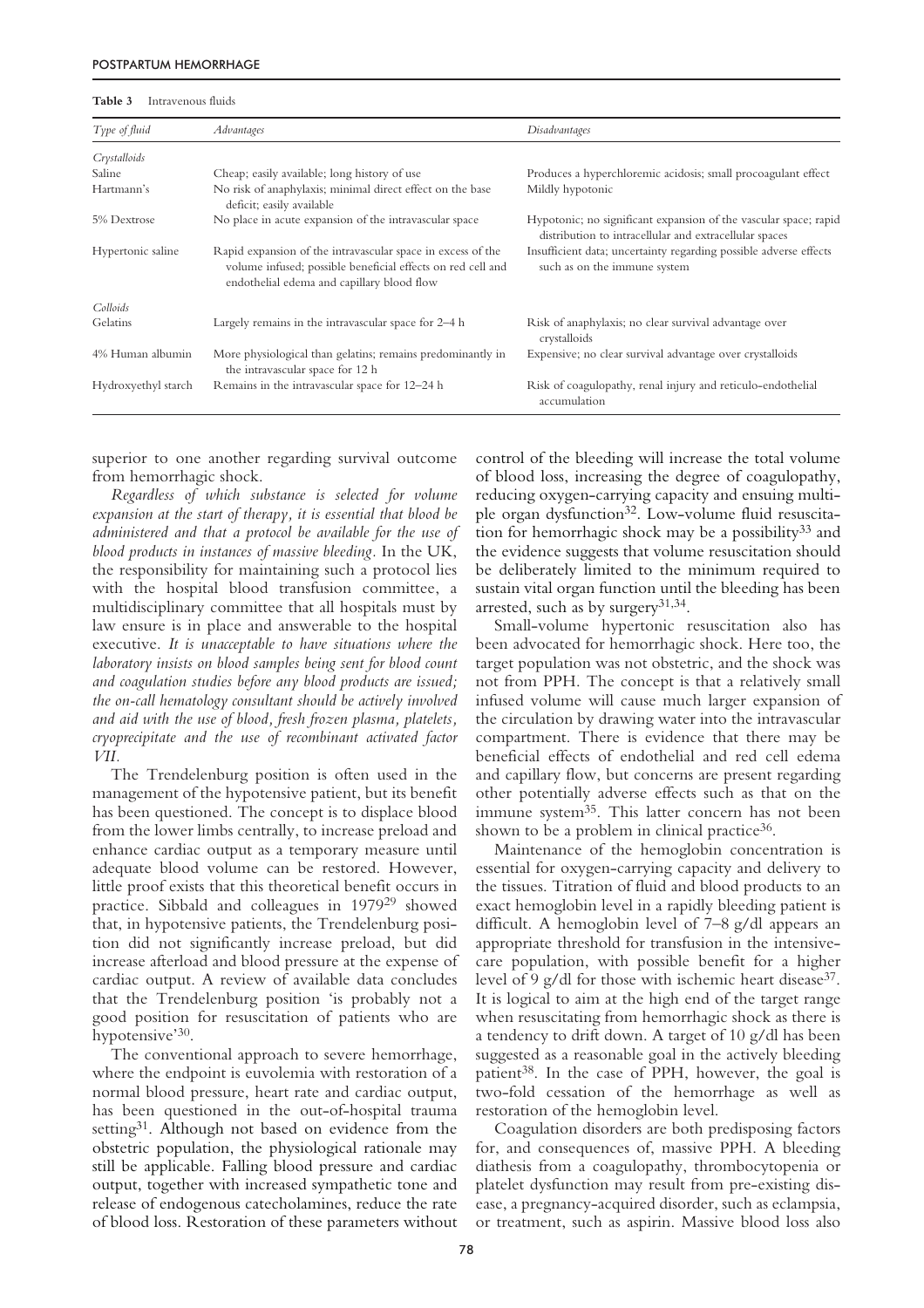creates both a coagulopathy and thrombocytopenia through dilution and consumption. These issues and their management are discussed in detail in Chapters 25 and 50.

#### **SUMMARY**

Rapid assessment of the presence of occult bleeding or intravascular volume depletion is essential. The body can compensate for blood loss such that, by the time obvious clinical signs are present, a significant volume can already be lost and tissues already in a state of hypoperfusion. Normal physiological adaptations in late pregnancy that persist into the postpartum period can make recognition and quantification of intravascular loss difficult, and can render the body less capable of withstanding massive blood loss. This can be further complicated by pregnancy-related disease such as pre-eclampsia and its treatment, and modalities such as hydralazine and magnesium.

Assessment of both the degree of loss and the response to volume replacement require clinical skills, invasive hemodynamic monitoring and the early involvement of senior clinicians. The use of Modified Obstetric Early Warning Scores in all patients to aid the early detection of concealed hemorrhage and serious acute illness is to be strongly encouraged. A simple system such as this based on easy to measure physiological variables is easy to implement, does not rely on extensive training or experience and does not need to be limited to the developed world.

There is no one correct fluid to use. It is usual to use a combination of crystalloids or colloids and blood products to maintain a hemoglobin concentration of near 10 g/dl during the actively bleeding period (7–9 g/dl is probably safe once the active bleeding has been stopped). Coagulopathies and thrombocytopenia also need to be corrected with appropriate transfusion products and with active involvement of the hematologists. There may be a place for limited volume expansion before the bleeding has been stopped surgically to reduce the volume lost, but this must not be at the cost of demonstrable organ ischemia.

Prompt recognition, close monitoring of volume status, rapid arrest of the bleeding and adequate volume resuscitation are all required but when used together can reduce mortality from PPH.

#### References

- 1. Lewis G. ed. Saving Mothers' Lives: Reviewing Maternal Deaths to Make Motherhood Safer – 2006–2008. The Eighth Report on Confidential Enquiries into Maternal Deaths in the United Kingdom. London: CMACE, 2011
- 2. Umo-Etuk J, Jumley J, Holdcroft A. Critically ill parturient women and admissions to intensive care: a 5-year review. Int J Obstet Anesth 1996;5:79–84
- 3. Schofield H, et al. Providing Equity of Critical and Maternity Care for the Critically Ill Pregnant or Recently Pregnant Woman. Maternity Critical Care Working Group, July 2011
- 4. Wong AYH, Kulandavelu S, Whiteley KH, Qu D, Lowell-Langille B. Maternal cardiovascular changes during pregnancy

and postpartum in mice. Am J Physiol Heart Circ Physiol 2002;282:H918–25

- 5. Cohen WR, Galen LH, Vega-Rich M, Young JB. Cardiac sympathetic activity during rat pregnancy. Metabolism 1988; 37:771–7
- 6. Fujitani S, Baldisseri MR. Hemodynamic assessment in a pregnant and peripartum patient. Crit Care Med 2005;33 (Suppl):S354–61
- 7. Baskett PJF. ABC of major trauma. Management of hypovolemic shock. BMJ 1990;300:1453-7
- 8. National Institute for Clinical Excellence. Guidance on the use of ultrasound locating devices for placing central venous catheters. Technology Appraisal Guidance 49. London: NHS Publishers, 2002
- 9. Bradley RD. Studies in Acute Heart Failure. London: Edward Arnold, 1977:11
- 10. Cockings JGL. The Australian Incident Monitoring Study. Blood pressure monitoring – applications and limitations: an analysis of 2000 incident reports. Anaesth Intensive Care 1993;21:565–9
- 11. Gamby A, Bennett J. A feasibility study of the use of nonheparinised 0.9% sodium chloride for transduced arterial and venous lines. Intensive Critical Care Nursing 1995;11:148–50
- 12. Branthwaite MA, Bradley RD. Measurement of cardiac output by thermal dilution in man. J Applied Physiol 1968; 24:434
- 13. Swan HJ, Ganz W, Forrester J, Marcu H, Diamond G, Chonette D. Catheterization of the heart in man with use of a flow-directed balloon-tipped catheter. N Engl J Med 1970; 283:447–51
- 14. Harvey S, Harrison DA, Singer M, et al. Assessment of the clinical effectiveness of pulmonary artery catheters in management of patients in intensive care (PAC-Man): a randomised controlled trial. Lancet 2005;366:472–7
- 15. Nolan TE, Wakefield ML, Devoe LD. Invasive hemodynamic monitoring in obstetrics. A critical review of its indications, benefits, complications, and alternatives. Chest 1992;101:1429–33
- 16. Godje O, Hoke K, Goetz AE. Reliability of a new algorithm for continuous cardiac output determination by pulsecontour analysis during hemodynamic instability. Crit Care Med 2002;30:52–8
- 17. Linton RA, Band DM, Haire KM. A new method of measuring cardiac output in man using lithium dilution. Br J Anaesth 1993;71:262–6
- 18. Van Lieshout JJ, Wesseling KH. Editorial II: Continuous cardiac output by pulse contour analysis. Br J Anaesth 2001; 86:467–8
- 19. Dabrowski GP, Steinberg SM, Ferrara JJ, Flint LM. A critical assessment of endpoints of shock resuscitation. Surg Clin North Am 2000;80:825–44
- 20. Huang YC. Monitoring oxygen delivery in the critically ill. Chest 2005;128(5 Suppl 2):554–60S
- 21. Totapally BR, Fakioglu H, Torbati D, Wolfsdorf J. Esophageal capnography during hemorrhagic shock and after resuscitation in rats. Crit Care 2003;7:19–20
- 22. Perel P, Roberts I. Colloids versus crystalloids for fluid resuscitation in critically ill patients. Cochrane Database Syst Rev 2011;(3):CD000567
- 23. Finfer S, Liu B, Taylor C, et al., SAFE TRIPS Investigators Resuscitation fluid use in critically ill adults: an international cross-sectional study in 391 intensive care units. Crit Care 2010;14:R185
- 24. Finfer S, The SAFE Study Investigators. A comparison of albumin and saline for fluid resuscitation in the intensive care unit. N Engl J Med 2004;350:2247–56
- 25. Walters JH, Gottlieb A, Schoenwald P, Popovich MJ, Sprung J, Nelson DR. Normal saline versus lactated Ringer's solution for intraoperative fluid management in patients undergoing abdominal aortic aneurysm repair: an outcome study. Anesth Analg 2001;93:817–22
- 26. Scheingraber S, Rehm M, Sehmisch C, Finsterer U. Rapid saline infusion produces hyperchloraemic acidosis in patients